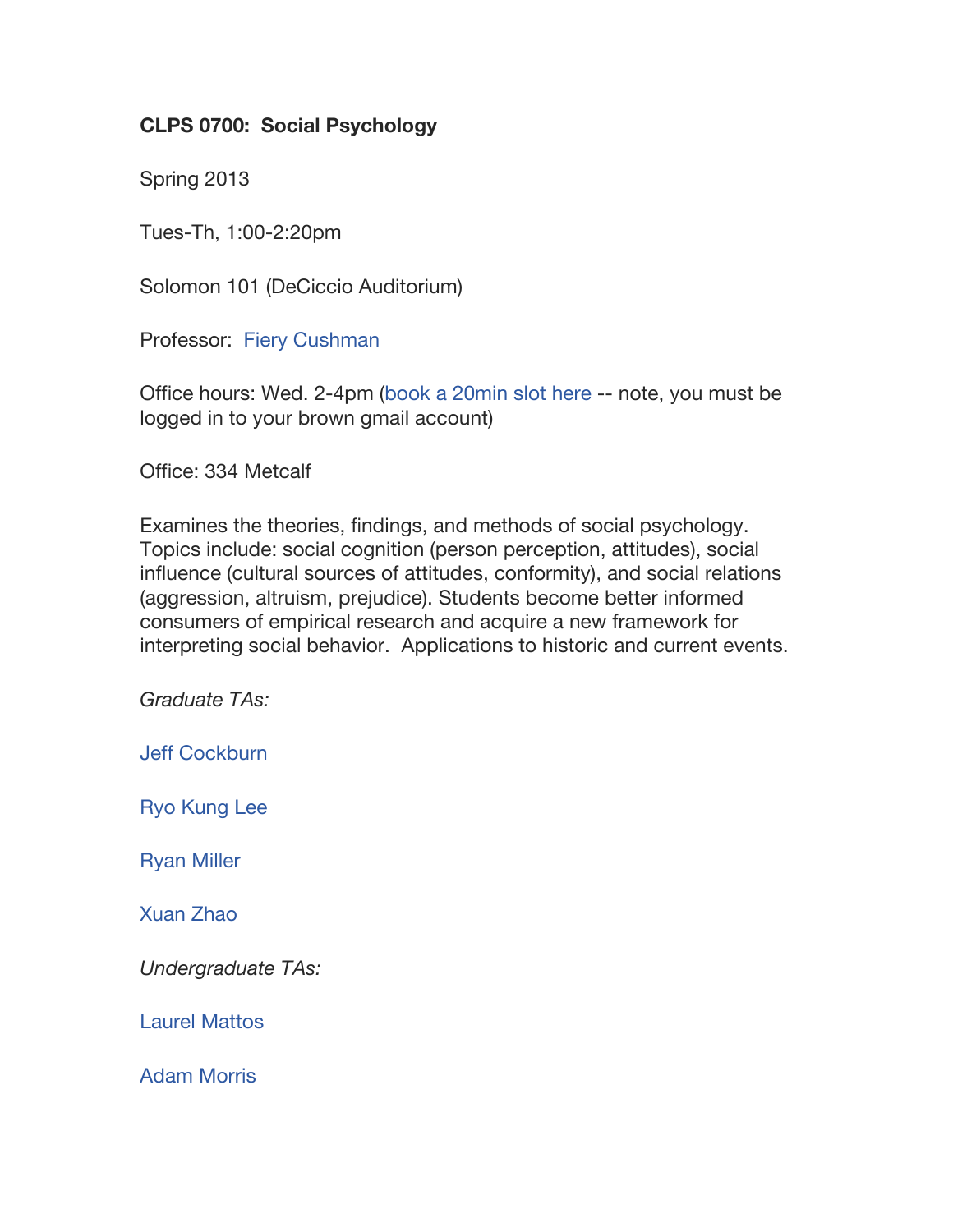Marion Nammack

# Marie Tanaka

## **Requirements**

1. There will be a midterm exam counting for 20% of your grade and a final exam counting for 40%. The final exam will be cumulative, but will emphasize material covered in the final half of the class. The exams each include multiple choice and free response questions, and cover both lecture and text.

2. A research project will count for 35% of your grade. It has three components:(a) A 1,000 word *commentary* (10%) on a project source book (one you choose from the list below) due February 20 by 8pm.(b) A 500 word *project proposal* (5%) due March 21 by 8pm.(c) A 2,000 word *project final report* (20%) due April 24 by 8pm.

Detailed requirements for each component of the project will be posted using the calendar links below.

3. Participation in the Cognitive, Linguistic and Psychological Sciences Study Pool for 5 hours over the semester (January 26 - April 26) will provide 5% of your grade. An alternative to this assignment is a 5-page paper on a topic in social psychology chosen in consultation with a teaching assistant. Students who choose the alternative assignment must notify Ryan Miller by February 26.

# **Readings**

Readings are chapters in Gilovich, Keltner, Chen & Nisbett, *Social Psychology, 3nd Ed.* and should be completed before the class for which they are assigned. Please note that the content of the 2nd edition of this textbook differs slightly, and the chapters are organized and numbered differently; you will be best served by sticking to the 3rd edition.

The project source books (get only one!) are: *Influence* by Robert Cialdini, *The Secret Life of Pronouns* by James Pennebaker, *The Evolution of Desire* by David Buss, and *Thinking Fast and Slow* by Daniel Kahneman.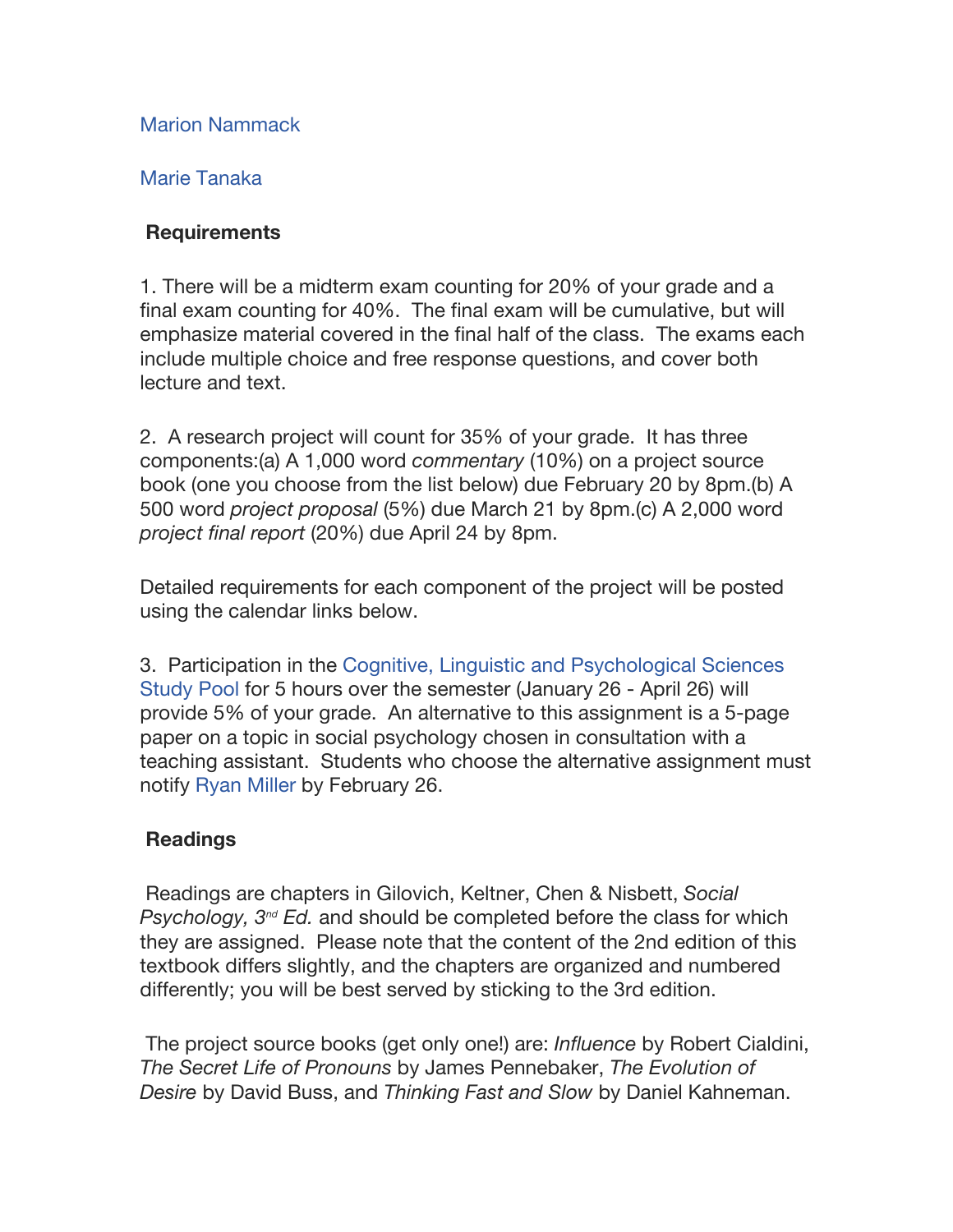Some copies may be available at the bookstore, but you probably need to order these online.

If your learning needs require accommodation please notify the instructor at the beginning of the course and provide the relevant SEAS documentation.

In order to view lectures slides as a PDF, or as movie with lecture audio, please select the appropriate lecture from the list below. This will take you to the course calendar. Then click on the calendar item associated with that lecture. This will provide you with two links: one to a PDF of the lecture slides, another to a movie of the slides with a synced audio recording of the lecture.

### **Sections and TAs**

There are not mandatory sections for this course; rather, we provide optional section meetings to help you think and talk through the lecture, textbook readings, and assignments. These take two forms:

• Discussion sections are lead by teams of two undergraduate TAs each, and take place each week. Hours and locations will be posted on the course website and will be held constant over the course of the semester

• TA office hours are lead by graduate TAs. These will be held during the weeks leading up to each major writing assignment: the commentary, the experiment proposal, and the experiment final report. Hours and locations will be posted on the course website, and may vary over the course of the semester.

So, when you want an opportunity to ask questions about lecture and textbook material, or want to discuss that material to keep on top of your studies, make a point of going to the discussion sections hosted by undergraduate TAs. And, if you have questions or need help on specific course assignments, look out for office hours held by graduate TAs.